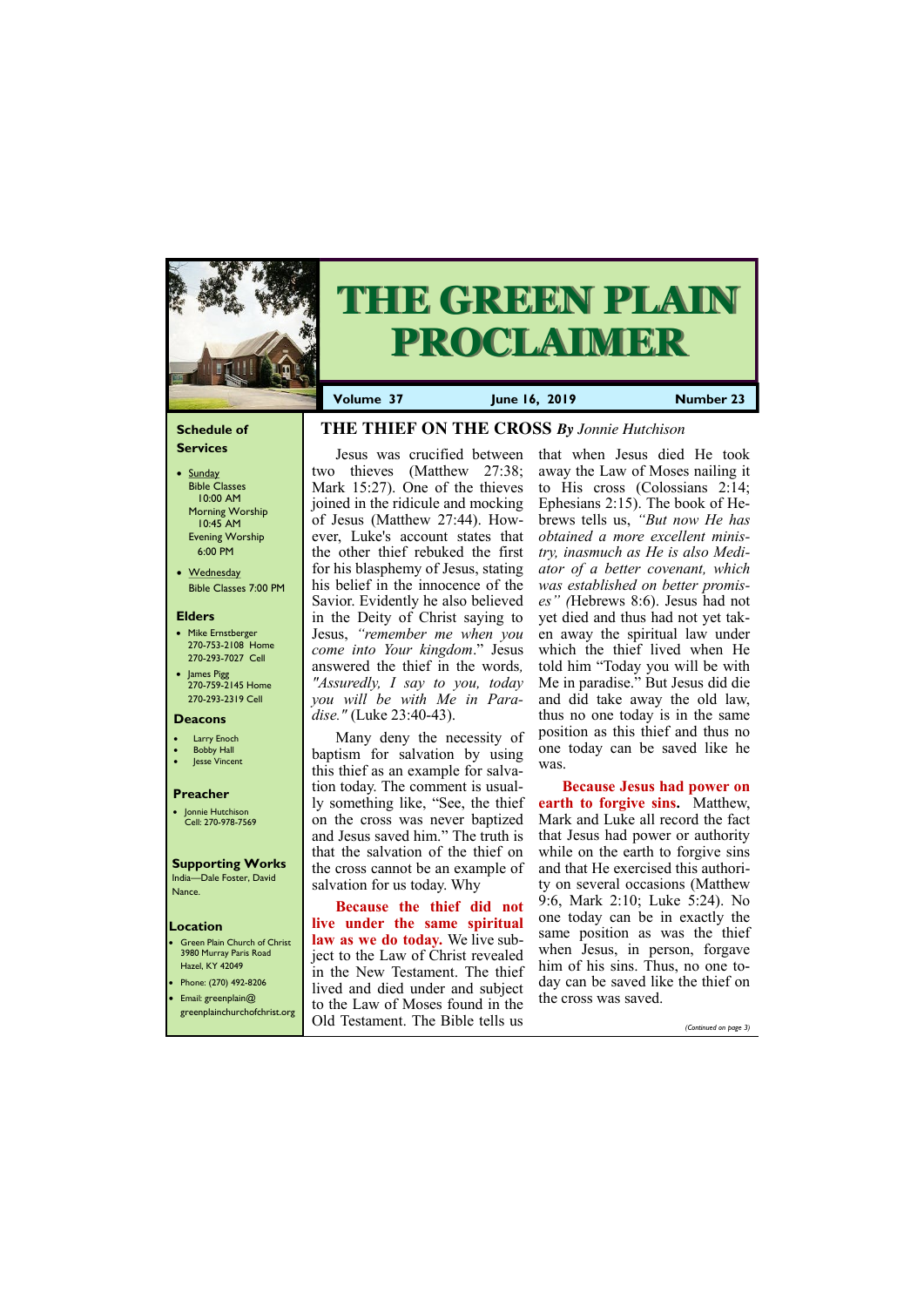## NEWS AND NOTES

- *REMEMBER IN PRAYER: Green Plain members*: Paul Brandon Lori Brandon , Peggy Jarvis, Rex and Margaret Enoch, Will Ed and Faye Travis , Mary Crutchfield, Vickie and Kaitlyn Canter, Joanne Barnes, Frank Towery, Maxine Pool, Hayes and Marjorie Grady, Mary Lowrie, Jim Fielder, Larry Enoch and Jesse and Mary Vincent.
- **Family and Friends:** Betty Pond, Naomi Pigg, Byron White, Meredith Enoch, Kenneth Mizell, Walter Bryars, Ann Workman, Mike and Dollie Kiser, Will and Nancy Winchester, Dean Carroll, Maryanne Stubblefield, Annie Lyons, Kenzie Murdock, Jim Hutson, Amy Lyons, Janice Canter, Maryanne Pedigrew, Dale Foster, Thomas Cooker, Don and Sherry Blackwell and Neal Parker.
- This year's **VBS** is scheduled for June 18-20 beginning at 6:30 pm each evening. The theme is "Marooned: Steady Faith on Shifting Sands." We will have both children's and adult classes.
- **Pantry items for May** 2—Apple Sauce; 9 –Carrots; 16—Green Beans; 23—Canned Beets; 30—Baked Beans.
- Please remember our **snacks for the hospital program** and place your items in the baskets in the lobby.
- **PASS IT ON!** When you have finished reading this bulletin, why not pass it on to a loved one, friend or neighbor. Use this as a tool to spread the gospel. Or, pick up extra copies to hand or mail to others.
- **See our Facebook page** for announcements, updates and articles. Access to past editions of this bulletin are available on our website at http://greenplainchurchofchrist.org.
- **Mission Work:** Please continue to pray for the preachers this congregation is supporting in India and for Dale Foster, Ronnie Gootan, David Nance and Mike Kiser in their respective works.
- Watch **"A Bible Answer"** each Sunday morning at 8:00 am on WQWQ TV in Paducah, KY. This program is also available on their website at abibleanswertv.org and on GBN and YouTube**.**
- **June 2019 Anniversaries:** Larry & Teresa Enoch—16th; James & Jan Pigg—17th; Peggy & Perry Jarvis—21st; Jim & Mary Lowrie—25th; **Birthdays:** LaDawn Hale—12th; Laura Sales—18th. Please let us know if we have left anyone out.
- **How often do you think of the Lord's second coming**? Because the time of His coming is uncertain (like a thief in the night—1 Thess. 5:2; 2 Pet. 3:10), it should be uttermost in our thoughts each and every day. Luke 12:40 *tells us, "*Therefore you also be ready, for the Son of Man is coming at an hour you do not expect." Are you ready for Jesus to come?



**Page 2**

*BIBLE RESEARCH QUESTION*

**This Week: How many brothers did Jesus have and what were their names?**

**Last Week**: *When Jesus was twelve years old, what was H doing when his parents found Him in the temple?* He was "sitting in the midst of the doctors,

| both hearing them, and asking them questions" Lk.<br>2:46. | <u>i wai johoj</u> |
|------------------------------------------------------------|--------------------|
|                                                            |                    |

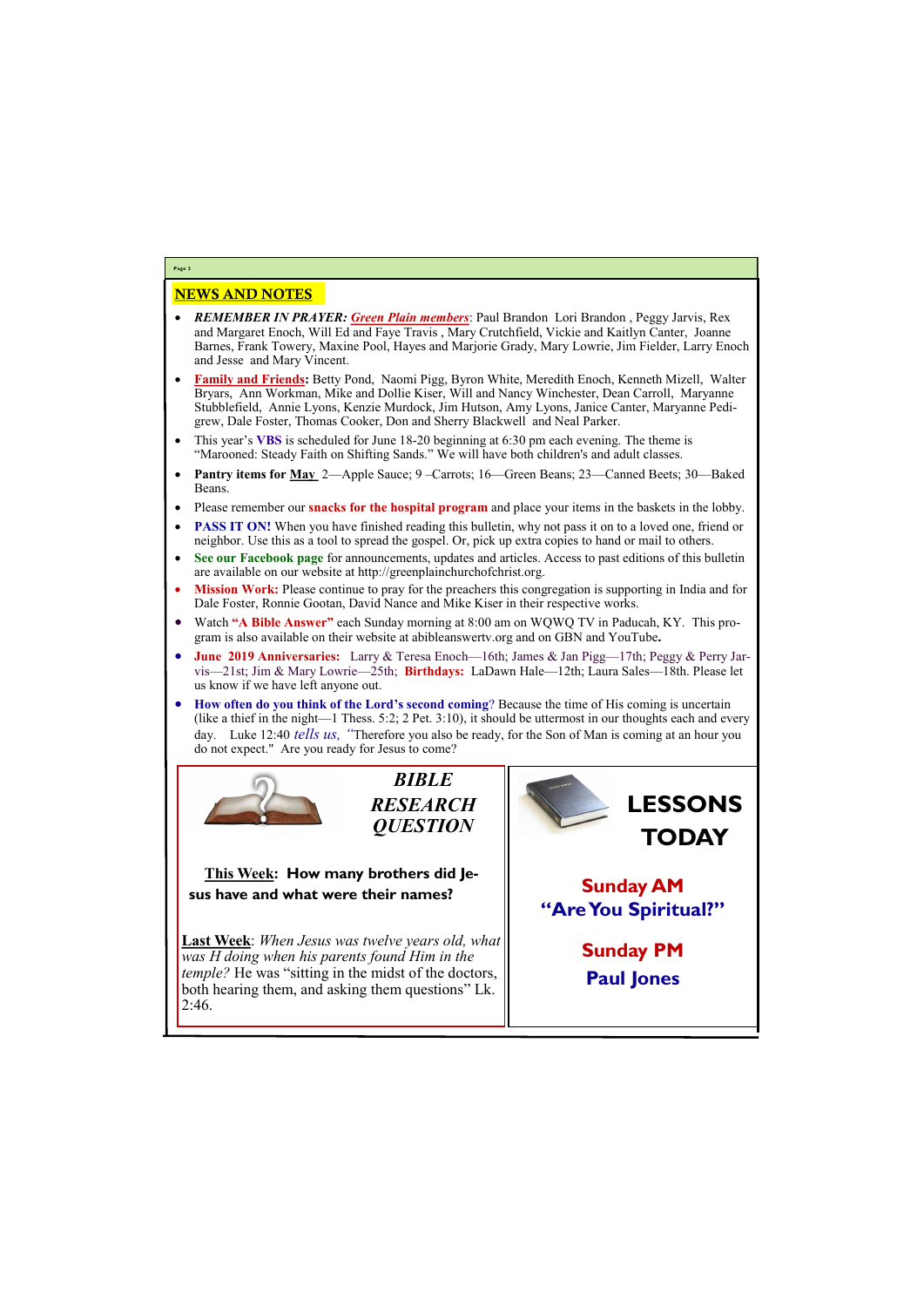**Page 3**

The spiritual law of Christ to which all are accountable today requires the hearing of the gospel, faith in Christ as the Son of God, repentance of sins, confession of faith in Christ and immersion in water to reach the death and thus the blood of Christ to wash away sins (Romans 10:13-17; John 8:24; Mark 16:16; Acts 2:38; 17:30; 22:16; Romans 10:9-10; 6:3-5; Galatians 3:26-27). These requirements for salvation were not in force when the thief on the cross received forgiveness for his sins. Rather than the thief on the cross, he cases of conversion recorded in the New Testament book of Acts serve as examples for us today as to what response we must make to the gospel of Christ in order to one day be with our Lord in eternity.

*(Continued from page 1)*

# *EFFECTS OF NO CHURCH DISCIPLINE By Irven Lee*

Failure to carry out any command of God is a serious failure. The New Testament emphasizes the duties of the individual, but there are certain responsibilities assigned to groups of Christians (churches) because we are to work together as a family or body under the elders and under Christ, our Chief Shepherd (Rom 16:16; Titus 1:5; 1 Tim 5:17; 1 Pet 5:1-5)1

**1) No Discipline Causes Men To Be Lost:** -- God does not want any to perish because every soul is precious to Him (Matt 16:26; 2 Pet 3:9). If a brother sins, he endangers his own soul. Any Christian near him should seek to convert or restore him to God (James 5:19,20; Gal 6:1). If efforts of this type fail, the important task of rescuing this one form perishing falls upon the church (1 Cor 5). Let every member be aware of the fact that the effort is to save the sinner as well as to protect the reputation of the church (1 Cor 5:4-8). We may admonish the sinner as a brother because we are interested in his spiritual welfare. We want him to be ashamed of his sinful way, so we withdraw from him (2 Thes 3:6, 14,15).

The church at Corinth was "puffed up" with its own wisdom rather than depending on the counsel of God concerning the member who was a fornicator. Allowing one couple to live in violation of the law was a way of letting the leaven of wickedness to enter the "lump." It was true then as it is now that "a little leaven leaveneth the whole lump" (1 Cor 5:6-8). If the church closes its eyes to one case, there will likely soon be another and then others.

**2) No Discipline Allows Leaven's Wickedness To Enter The Lump:** - endure sound doctrine (Rom 16:17,18; *(Continued on page 4)*

**3) No Discipline Will Keep Men From Enduring Sound Doctrine:** -- Timothy was charged to "preach, reprove, rebuke and exhort" in an urgent way, if he would push off the day when they would not endure sound doctrine (2 Tim 4:1-5). The mouths of those who speak unsound doctrine, should be stopped, but who will do this, if the people like the perverted pattern? (Titus 1:10-14; 2 Pet 2:1-3). Timothy was urged to be forceful and faithful in his preaching, and the churches were taught to mark, avoid and reject false teachers. They were to purge out the leaven of wickedness and disorder to avoid the evil day when they would not